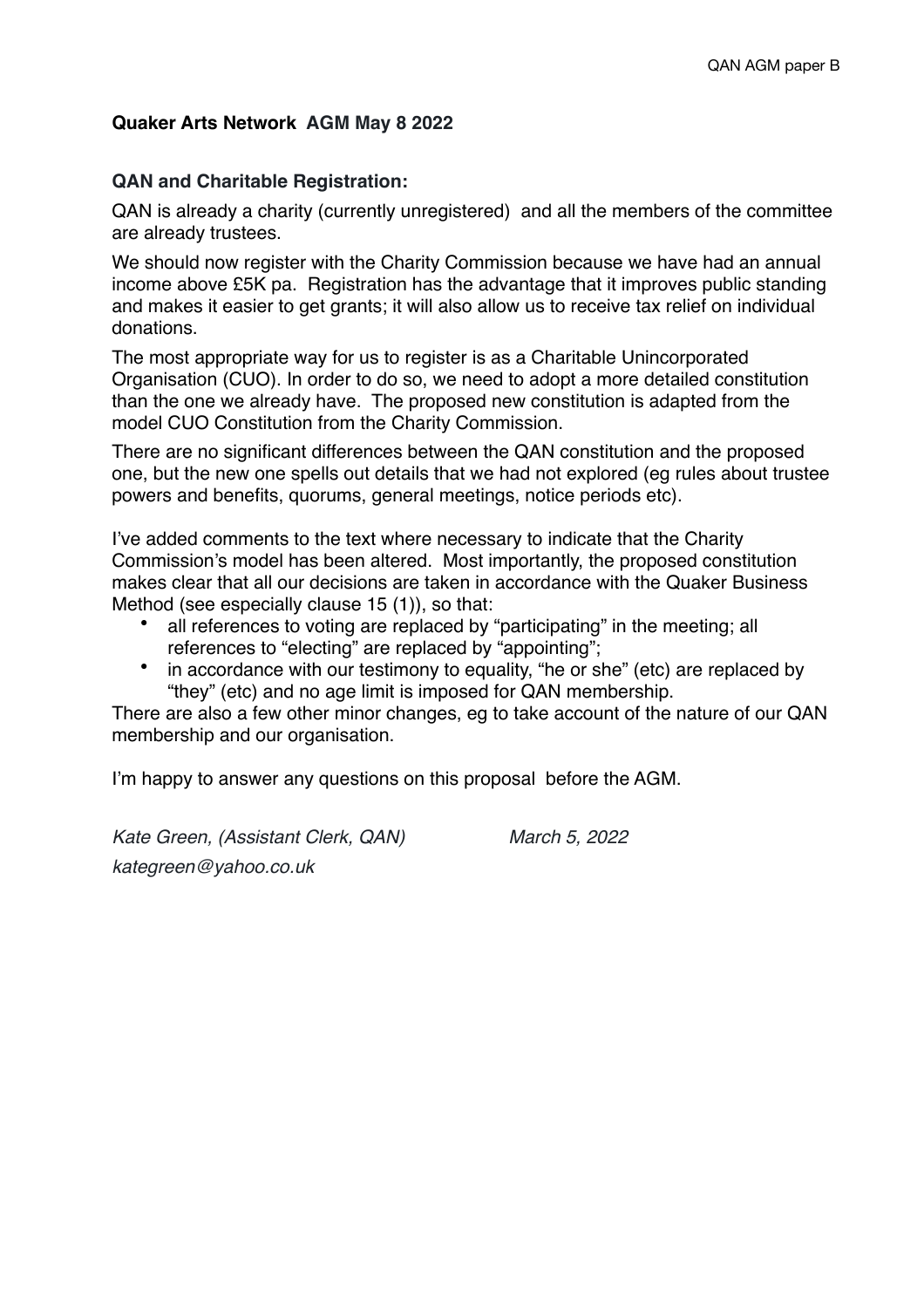# **ANNEX : Draft revised constitution**

## **Quaker Arts Network Constitution adopted on the …. 2022**

## **PART 1**

### **1 Adoption of the constitution**

The association and its property will be administered and managed in accordance with the provisions in Parts 1 and 2 of this constitution and in accordance with the Book of Discipline of the Religious Society of Friends (Quakers) (5<sup>th</sup> edition).

### **2. Name**

The association's name is Quaker Arts Network (and in this document it is called the charity).

## **3. Objects**

The charity's objects ('the objects') are to advance the Quaker faith for the benefit of the public, in particular by working to:

develop and nurture a community of Quakers interested in the arts;

provide a place for Quakers to share insights about the arts and spirituality;

explore the expression of Quakerism through the arts, including visual, musical, dance, words-based performance and other art forms;

encourage, publicise and support the use of arts for Quaker outreach, spiritual growth and witness.

Nothing in this constitution shall authorise an application of the property of the charity for purposes which are not charitable in accordance with section 7 of the Charities and Trustee Investment (Scotland) Act 2005 and/or section 2 of the Charities Act (Northern Ireland) 2008

#### **4. Application of the Income and Property**

(1) The income and property of the charity shall be applied solely towards the promotion of the objects.

(a) A charity trustee is entitled to be reimbursed from the property of the charity or may pay out of such property reasonable expenses properly incurred by them when acting on behalf of the charity.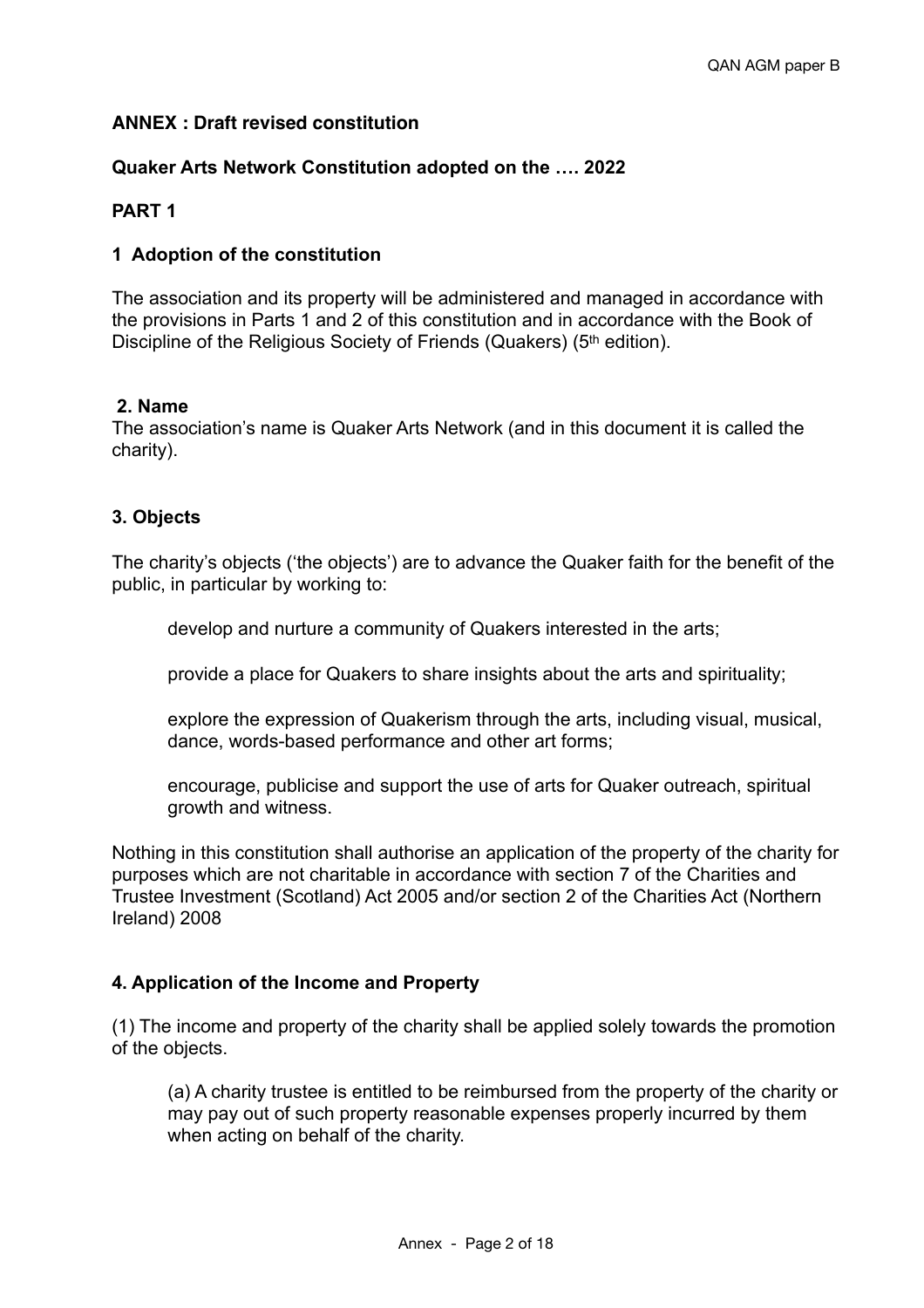(b) A charity trustee may benefit from trustee indemnity insurance cover purchased at the charity's expense in accordance with, and subject to the conditions in, section 189 of the Charities Act 2011.

(2) None of the income or property of the charity may be paid or transferred directly or indirectly by way of dividend bonus or otherwise by way of profit to any member of the charity. This does not prevent a member who is not also a trustee from receiving:

(a) a benefit from the charity in the capacity of a beneficiary of the charity;

(b) reasonable and proper remuneration for any goods or services supplied to the charity.

## **5. Benefits and payments to charity trustees and connected persons**

(1) General provisions

No charity trustee or connected person may:

a) buy or receive any goods or services from the charity on terms preferential to those applicable to members of the public;

(b) sell goods, services or any interest in land to the charity;

(c) be employed by, or receive any remuneration from, the charity

(d) receive any other financial benefit from the charity;

unless the payment is permitted by sub-clause (2) of this clause, or authorised by the court or the Charity Commission ('the Commission').

In this clause, a 'financial benefit' means a benefit, direct or indirect, which is either money or has a monetary value.

(2) Scope and powers permitting trustees' or connected persons' benefits

(a) A charity trustee or connected person may receive a benefit from the charity in the capacity of a beneficiary of the charity provided that a majority of the trustees do not benefit in this way.

(b) A charity trustee or connected person may enter into a contract for the supply of services, or of goods that are supplied in connection with the provision of services, to the charity where that is permitted in accordance with, and subject to the conditions in, section 185 of the Charities Act 2011.

(c) Subject to sub-clause (3) of this clause a charity trustee or connected person may provide the charity with goods that are not supplied in connection with services provided to the charity by the charity trustee or connected person.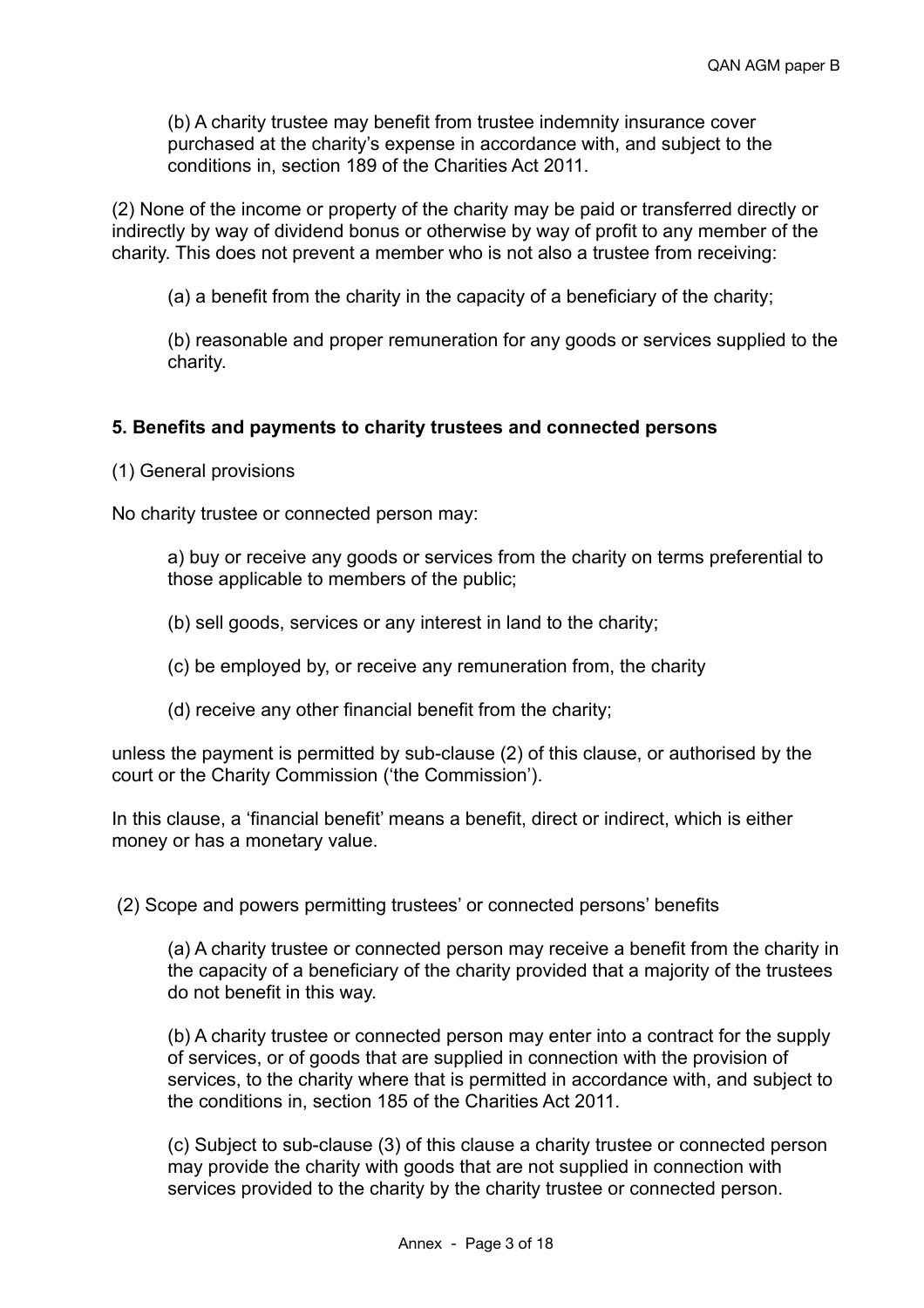(d) A charity trustee or connected person may receive interest on money lent to the charity at a reasonable and proper rate which must be not more than the Bank of England bank rate (also known as the base rate).

(e) A charity trustee or connected person may receive rent for premises let by the trustee or connected person to the charity. The amount of the rent and the other terms of the lease must be reasonable and proper. The charity trustee concerned must withdraw from any meeting at which such a proposal or the rent or other terms of the lease are under discussion.

(f) A charity trustee or connected person may take part in the normal trading and fundraising activities of the charity on the same terms as members of the public.

### (3) Payment for supply of goods only - controls

The charity and its charity trustees may only rely upon the authority provided by subclause 2(c) of this clause if each of the following conditions is satisfied:

(a) The amount or maximum amount of the payment for the goods is set out in an agreement in writing between the charity and the charity trustee or connected person supplying the goods ('the supplier') under which the supplier is to supply the goods in question to or on behalf of the charity.

(b) The amount or maximum amount of the payment for the goods does not exceed what is reasonable in the circumstances for the supply of the goods in question.

(c) The other charity trustees are satisfied that it is in the best interests of the charity to contract with the supplier rather than with someone who is not a charity trustee or connected person. In reaching that decision the charity trustees must balance the advantage of contracting with a charity trustee or connected person against the disadvantages of doing so.

(d) The supplier is absent from the part of any meeting at which there is discussion of the proposal to enter into a contract or arrangement with them with regard to the supply of goods to the charity.

(e) The supplier does not participate in the decision on any such matter and is not to be counted when calculating whether a quorum of charity trustees is present at the meeting.

(f) The reason for their decision is recorded by the charity trustees in the minute book.

(g) A majority of the charity trustees then in office are not in receipt of remuneration or payments authorised by clause 5.

(4) In sub-clauses (2) and (3) of this clause: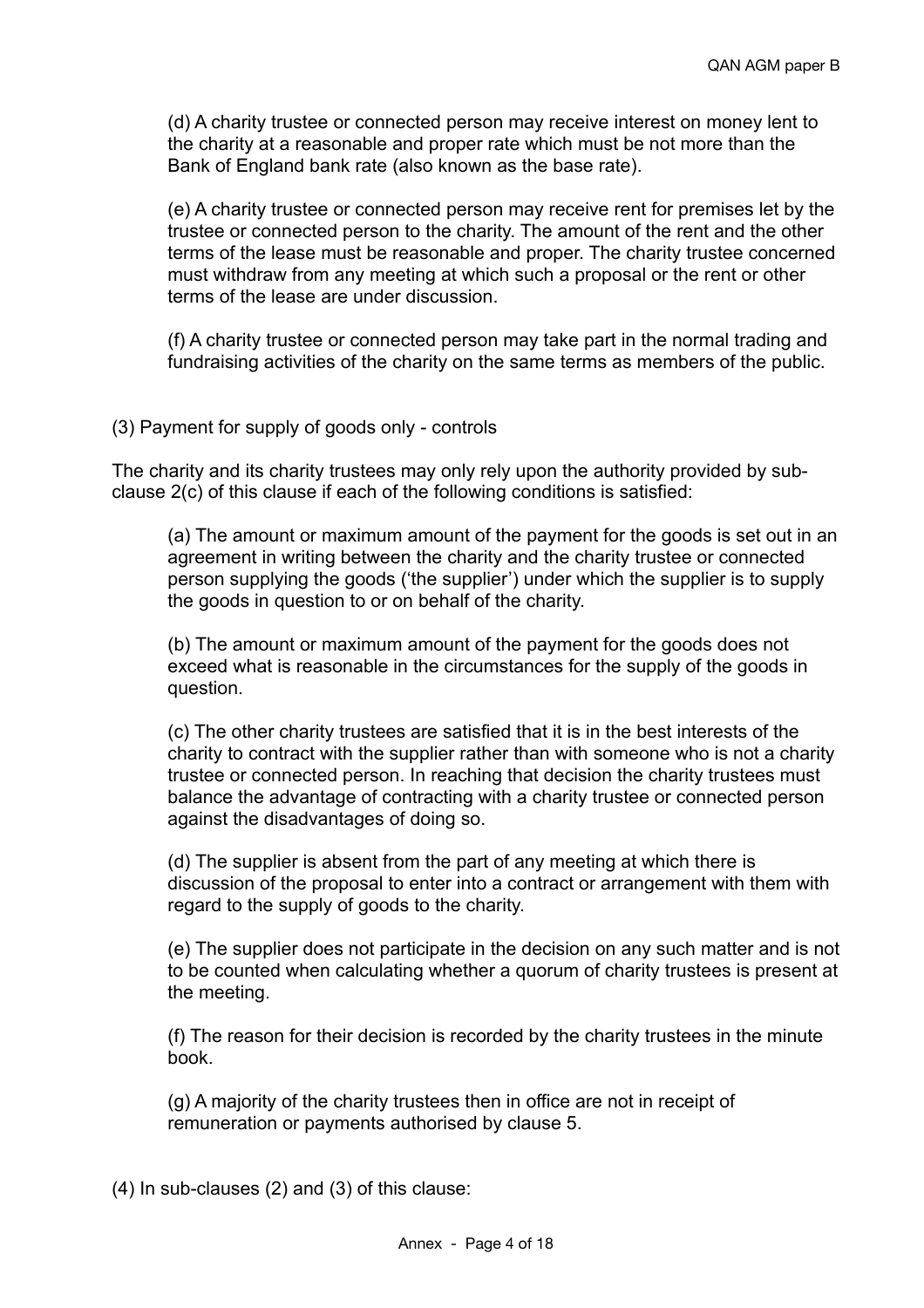(a) 'the charity' includes any company in which the charity:

- i. holds more than 50% of the shares; or
- ii. controls more than 50% of the voting rights attached to the shares; or
- iii. has the right to appoint one or more trustees to the board of the company.

(b) 'connected person' includes any person within the definition set out in clause 34 (Interpretation).

### **6. Dissolution**

(1) If the members resolve to dissolve the charity the trustees will remain in office as charity trustees and be responsible for winding up the affairs of the charity in accordance with this clause.

(2) The trustees must collect in all the assets of the charity and must pay or make provision for all the liabilities of the charity.

(3) The trustees must apply any remaining property or money:

(a) directly for the objects;

 (b) by transfer to any Quaker charity or charities for purposes the same as or similar to the charity;

(c) in such other manner as the Charity Commission for England and Wales ('the Commission') may approve in writing in advance.

(4) The members may pass a resolution before or at the same time as the resolution to dissolve the charity specifying the manner in which the trustees are to apply the remaining property or assets of the charity and the trustees must comply with the resolution if it is consistent with paragraphs (a) - (c) inclusive in sub-clause (3) above.

(5) In no circumstances shall the net assets of the charity be paid to or distributed among the members of the charity (except to a member that is itself a charity).

(6) The trustees must notify the Commission promptly that the charity has been dissolved. If the trustees are obliged to send the charity's accounts to the Commission for the accounting period which ended before its dissolution, they must send the Commission the charity's final accounts.

# **7. Amendment of constitution**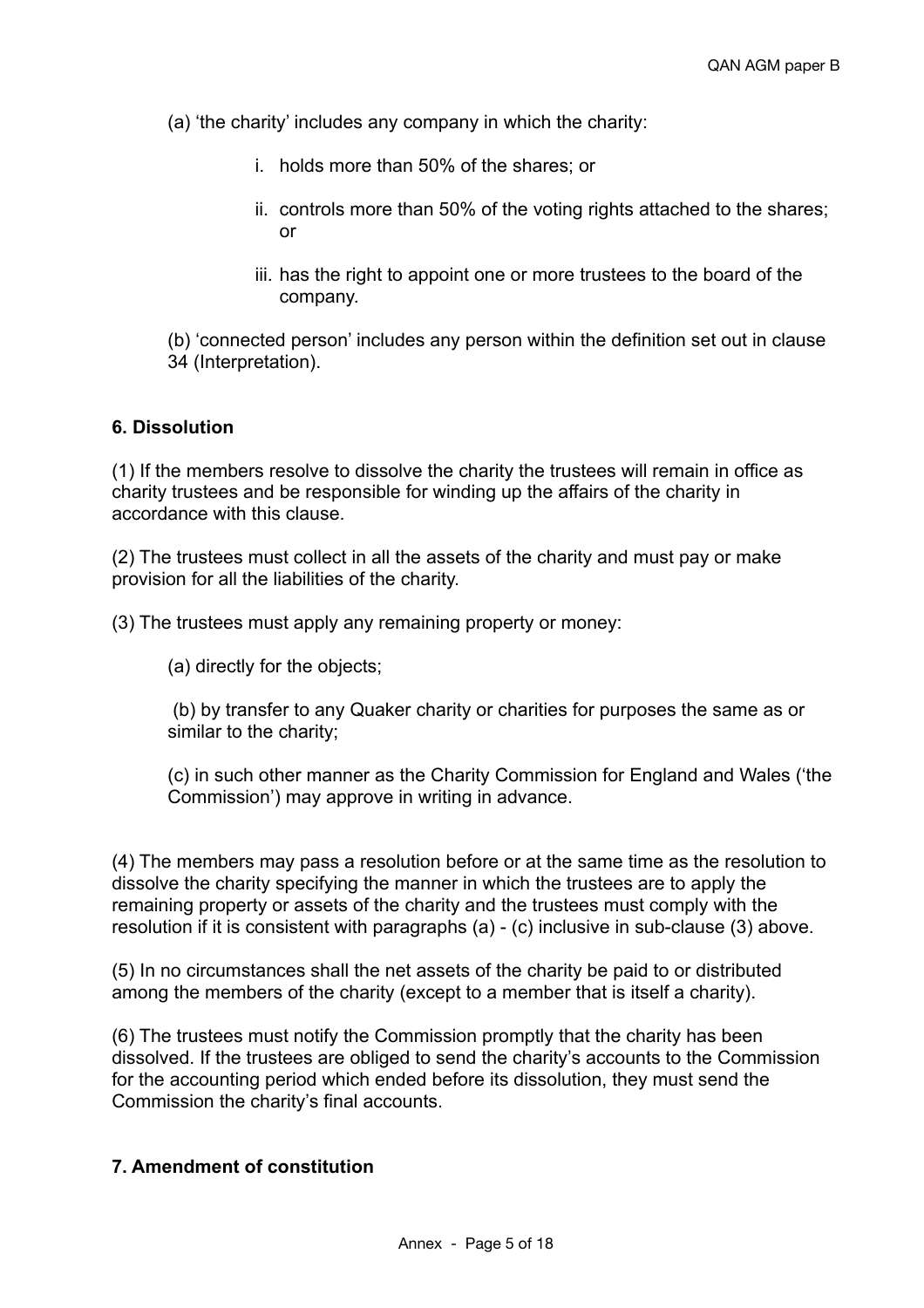(1) The charity may amend any provision contained in Part 1 of this constitution provided that:

(a) no amendment may be made that would have the effect of making the charity cease to be a charity at law;

 (b) no amendment may be made to alter the objects if the change would undermine or work against the previous objects of the charity;

 (c) no amendment may be made to clause 3 (Objects), 4 (Application of income and property), clause 5 (Benefits and payments to charity trustees and connected persons), clause 6 (Dissolution) or this clause without the prior consent in writing of the Commission;

(d) any resolution to amend a provision of Part 1 of this constitution is agreed at a general meeting.

 (2) Any provision contained in Part 2 of this constitution may be amended, provided that any such amendment is agreed at a general meeting

(3) A copy of any resolution amending this constitution shall be sent to the Commission within twenty one days of it being passed.

# **PART 2**

## **8. Membership**

 (1) Membership is open to individuals or organisations who are approved by the trustees.

(2)

(a) The trustees may only refuse an application for membership if, acting reasonably and properly, they consider it to be in the best interests of the charity to refuse the application.

(b) The trustees must inform the applicant in writing of the reasons for the refusal within twenty-one days of the decision.

(c) The trustees must consider any written representations the applicant may make about the decision. The trustees' decision following any written representations must be notified to the applicant in writing but shall be final.

(3) Membership is not transferable to anyone else.

(4) The trustees must keep a register of names and email addresses or other contact details of the members which must be made available to any member upon request. **9. Termination of membership**

Membership is terminated if: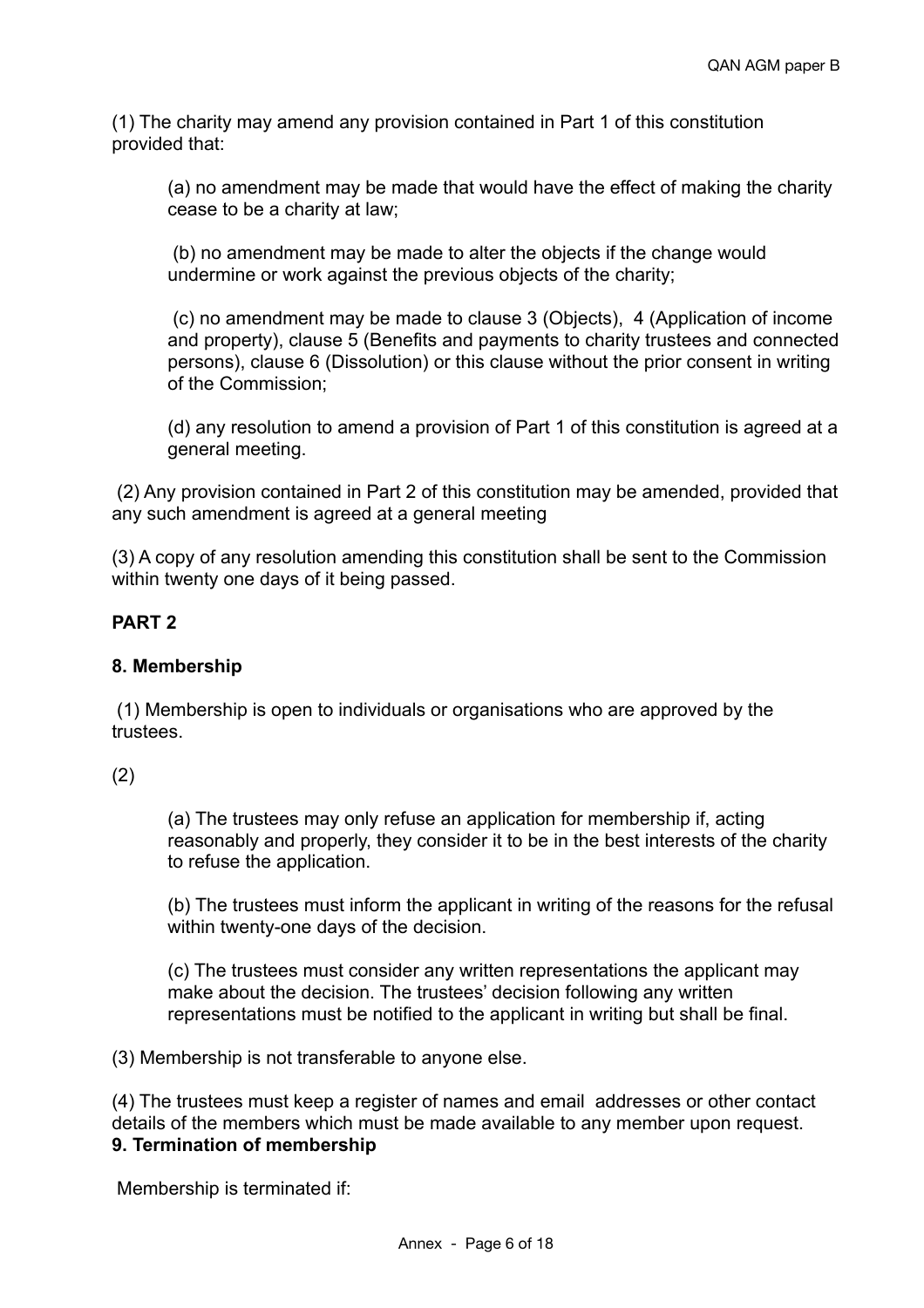(1) the member dies or, if it is an organisation, ceases to exist;

(2) the member resigns by written notice to the charity unless, after the resignation, there would be less than two members;

(3) any sum due from the member to the charity is not paid in full within six months of it falling due;

(4) the member is removed from membership by a resolution of the trustees that it is in the best interests of the charity that his or her membership is terminated. A resolution to remove a member from membership may only be passed if:

(a) the member has been given at least twenty one days' notice in writing of the meeting of the trustees at which the resolution will be proposed and the reasons why it is to be proposed;

(b) the member or, at the option of the member, the member's representative (who need not be a member of the charity) has been allowed to make representations to the meeting.

## **10. General meetings**

(1) The charity must hold a general meeting within twelve months of the date of the adoption of this constitution.

(2) An annual general meeting must be held in each subsequent year and not more than fifteen months may elapse between successive annual general meetings.

(3) All general meetings other than annual general meetings shall be called special general meetings.

(4) The trustees may call a special general meeting at any time.

(5) The trustees must call a special general meeting if requested to do so in writing by at least ten members or 5% of the membership, whichever is the greater. The request must state the nature of the business that is to be discussed. If the trustees fail to hold the meeting within twenty-eight days of the request, the members may proceed to call a special general meeting but in doing so they must comply with the provisions of this constitution.

## **11. Notice**

(1) The minimum period of notice required to hold any general meeting of the charity is fourteen clear days from the date on which the notice is deemed to have been given.

(2) A general meeting may be called by shorter notice, if it is so agreed by all the members.

(3) The notice must specify the date, time and place of the meeting and the general nature of the business to be transacted. If the meeting is to be an annual general meeting, the notice must say so.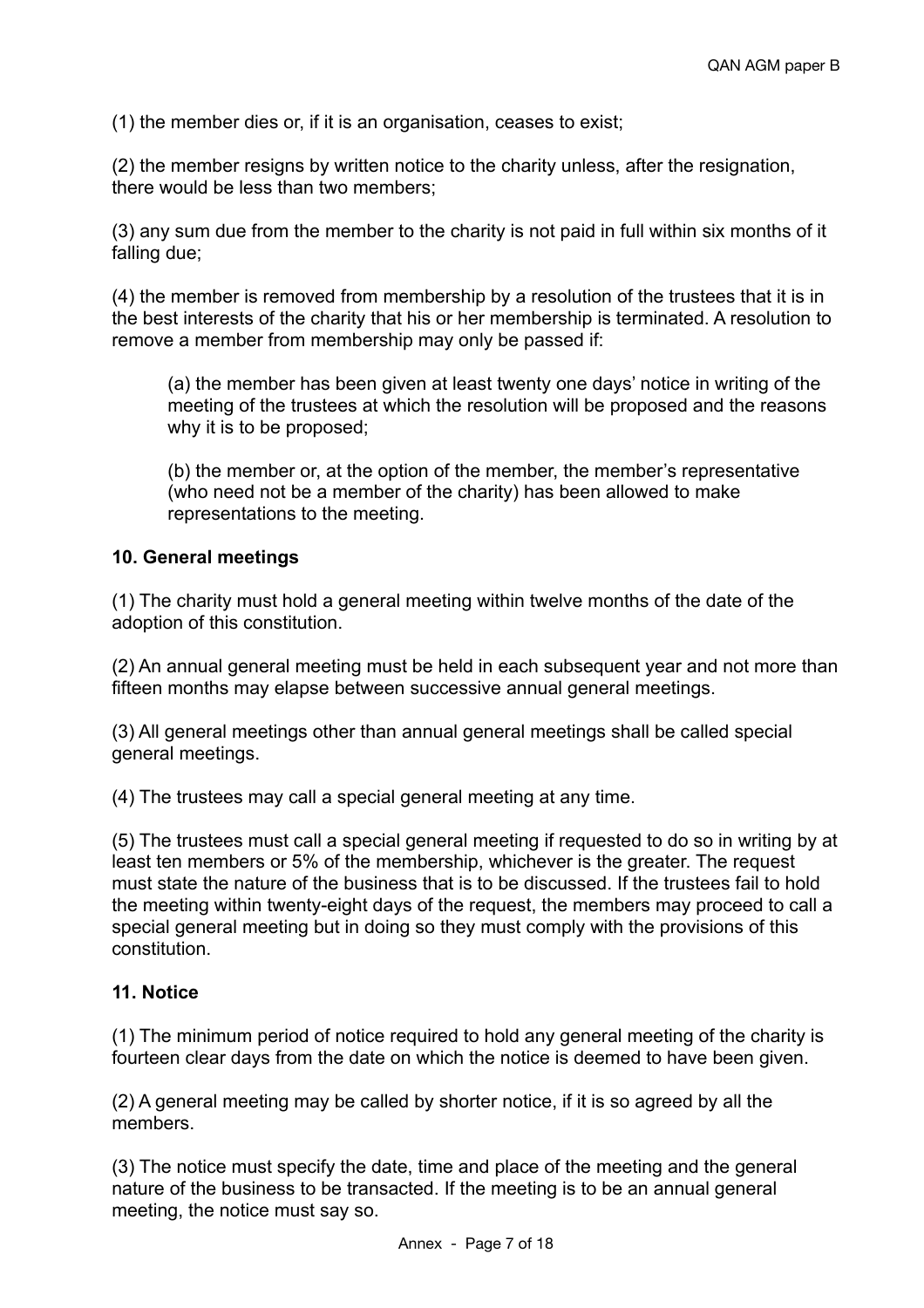(4) The notice must be given to all the members and to the trustees.

# **12. Quorum**

(1) No business shall be transacted at any general meeting unless a quorum is present.

(2) A quorum is:

(a) 12 members entitled to participate in the business to be conducted at the meeting; or

(b) one twentieth of the total membership at the time, whichever is the greater.

 (3) The authorised representative of a member organisation shall be counted in the quorum.

 $(4)$  If:

(a) a quorum is not present within half an hour from the time appointed for the meeting; or

(b) during a meeting a quorum ceases to be present,

the meeting shall be adjourned to such time and place as the trustees shall determine.

(5) The trustees must re-convene the meeting and must give at least seven clear days' notice of the re-convened meeting stating the date time and place of the meeting

(6) If no quorum is present at the re-convened meeting within fifteen minutes of the time specified for the start of the meeting the members present at that time shall constitute the quorum for that meeting.

## **13. Clerk**

 (1) General meetings shall be clerked by the person who has been apppointed as Clerk.

(2) If there is no such person or they are not present within fifteen minutes of the time appointed for the meeting a trustee nominated by the trustees shall clerk the meeting.

(3) If there is only one trustee present and willing to act, they shall clerk the meeting.

(4) If no trustee is present and willing to clerk the meeting within fifteen minutes after the time appointed for holding it, the members present must choose one of their number to clerk the meeting.

## **14. Adjournments**

(1) The members present at a meeting may resolve that the meeting shall be adjourned.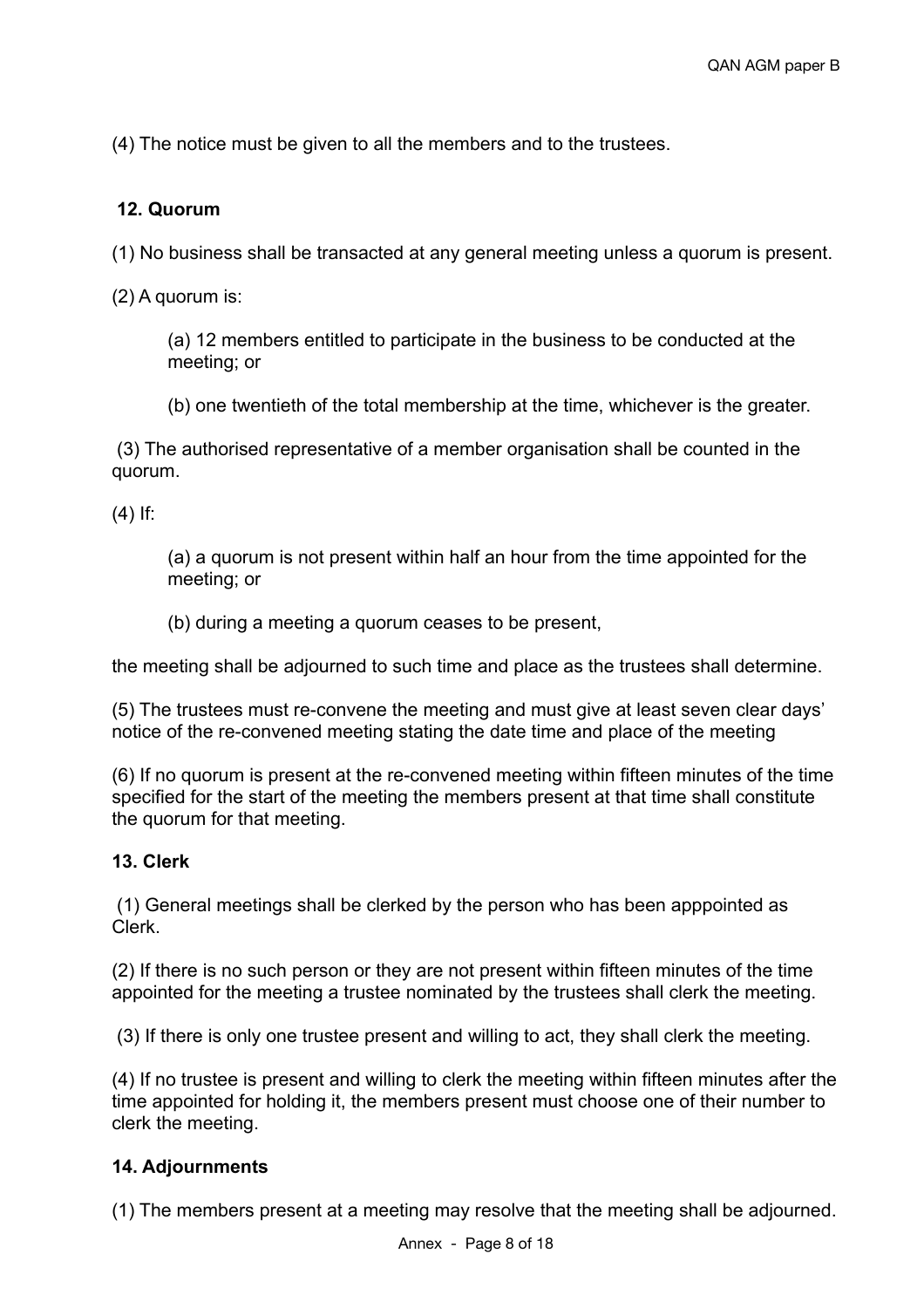(2) The person who is clerking the meeting must decide the date time and place at which meeting is to be re-convened unless those details are specified in the resolution.

(3) No business shall be conducted at an adjourned meeting unless it could properly have been conducted at the meeting had the adjournment not taken place.

(4) If a meeting is adjourned by a resolution of the members for more than seven days, at least seven clear days' notice shall be given of the re-convened meeting stating the date time and place of the meeting. 10 Notes

# **15. Conduct of Meetings**

1) All meetings of the trustees and general meetings shall be conducted in accordance with the established traditions and practices of the Religious Society of Friends (Quakers) in Britain as laid out in Quaker Faith and Practice ( $5<sup>th</sup>$  edition). There is no voting in the meetings because the Religious of Friends' experience is that this emphasises the divisions between different views and inhibits the process of seeking to know the right way forward in unity. Decisions are discerned by the clerk arriving at a sense of the meeting and recorded by a minute agreed in the meeting.

2) Meetings may be held in-person or online.

# **16. Representatives of other bodies**

(1) Any organisation that is a member of the charity may nominate any person to act as its representative at any meeting of the charity.

(2) The organisation must give written notice to the charity of the name of its representative. The nominee shall not be entitled to represent the organisation at any meeting unless the notice has been received by the charity. The nominee may continue to represent the organisation until written notice to the contrary is received by the charity.

(3) Any notice given to the charity will be conclusive evidence that the nominee is entitled to represent the organisation or that his or her authority has been revoked. The charity shall not be required to consider whether the nominee has been properly appointed by the organisation.

# **17. Officers and trustees**

(1) The charity and its property shall be managed and administered by a committee comprising the officers and other members appointed in accordance with this constitution. The officers and other members of the committee shall be the trustees of the Charity and in this constitution are together called 'the trustees'.

(2) The charity shall have the following officers:

# (a) A clerk,

(b) An assistant clerk,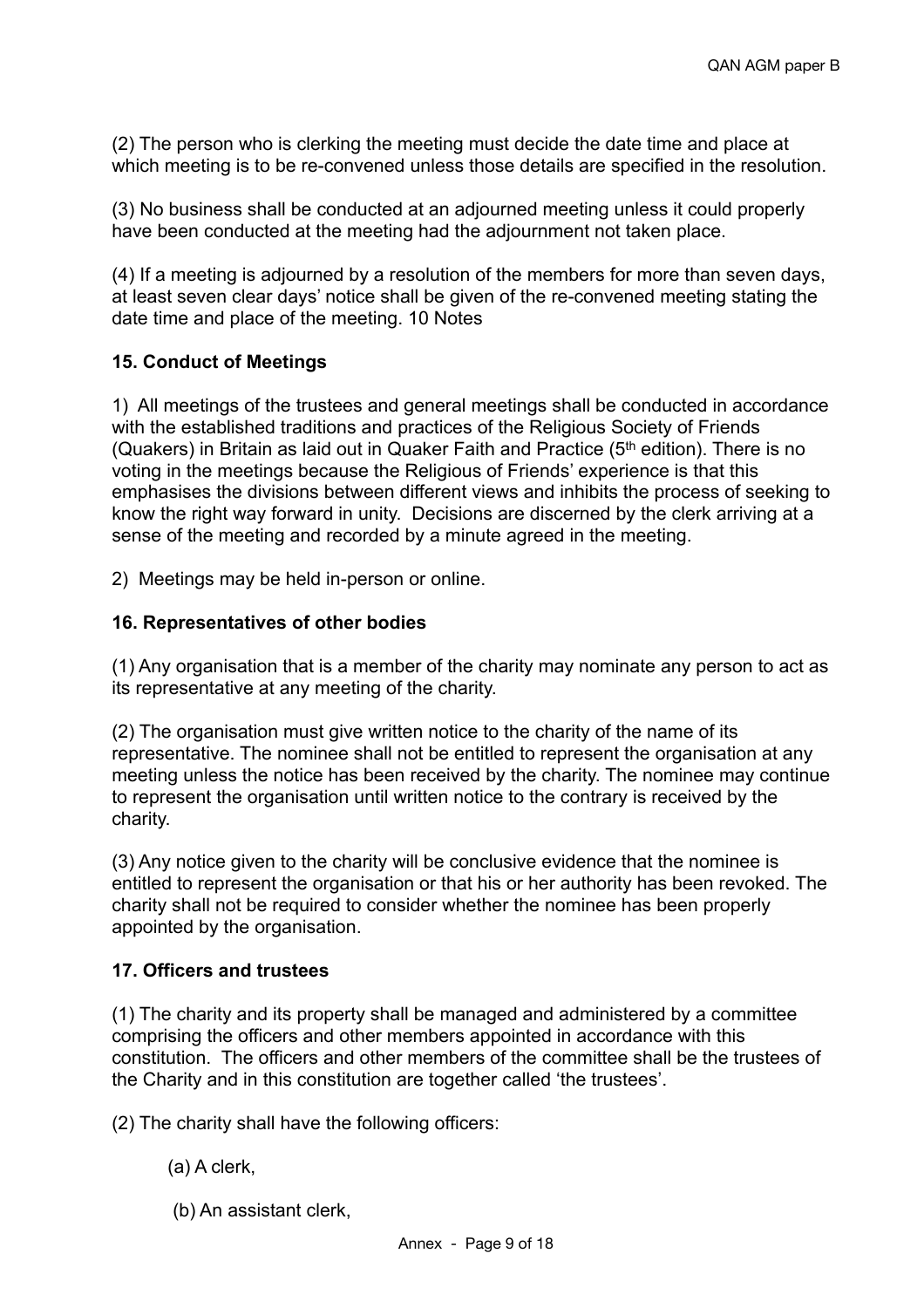# (c) A treasurer.

(3) . All the officers and trustees must be members of the Religious Society of Friends in the UK.

(4) No one may be appointed a trustee if they would be disqualified from acting under the provisions of clause 20.

(5) The number of trustees shall be not less than three but (unless otherwise determined by a resolution of the charity in general meeting) shall not be subject to any maximum.

(6) The first trustees (including officers) shall be those persons appointed as trustees and officers at the meeting at which this constitution is adopted.

(7) A trustee may not appoint anyone to act on their behalf at meetings of the trustees.

# **18. Appointment of trustees**

(1) The charity in general meeting shall appoint the officers and the other trustees.

(2) The trustees may appoint any person who a member of the Religious Society of Friends and is willing to act as a trustee. Subject to sub-clause 5(b) of this clause, they may also appoint trustees to act as officers.

(3) Each of the trustees shall retire with effect from the conclusion of the annual general meeting next after their appointment but shall be eligible for re-appointment at that annual general meeting.

(4)

(4) (a) The appointment of a trustee, whether by the charity in general meeting or by the other trustees, must not cause the number of trustees to exceed any number fixed in accordance with this constitution as the maximum number of trustees.

(b) The trustees may not appoint a person to be an officer if a person has already been appointed or appointed to that office and has not vacated the office.

## **19. Powers of trustees**

(1) The trustees must manage the business of the charity and have the following powers in order to further the objects (but not for any other purpose):

(a) to raise funds. In doing so, the trustees must not undertake any taxable permanent trading activity and must comply with any relevant statutory regulations;

(b) to buy, take on lease or in exchange, hire or otherwise acquire any property and to maintain and equip it for use;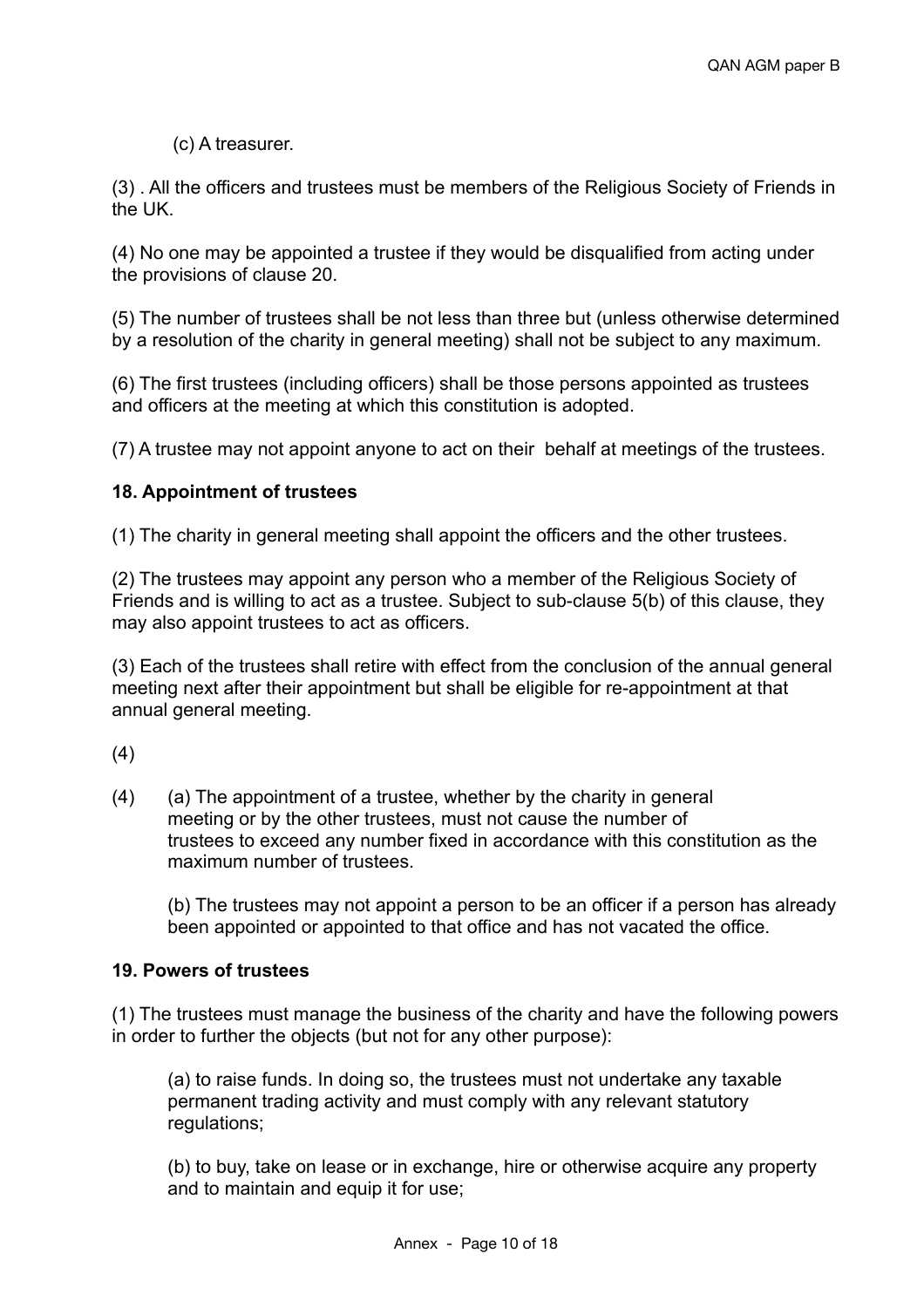(c) to sell, lease or otherwise dispose of all or any part of the property belonging to the charity. In exercising this power, the trustees must comply as appropriate with sections 117 - 122 of the Charities Act 2011;

(d) to borrow money and to charge the whole or any part of the property belonging to the charity as security for repayment of the money borrowed. The trustees must comply as appropriate with sections 124 - 126 of the Charities Act 2011, if they intend to mortgage land;

(e) to co-operate with other charities, voluntary bodies and statutory authorities and to exchange information and advice with them;

(f) to establish or support any charitable trusts, associations or institutions formed for any of the charitable purposes included in the objects;

(g) to acquire, merge with or enter into any partnership or joint venture arrangement with any other charity formed for any of the objects;

(h) to set aside income as a reserve against future expenditure but only in accordance with a written policy about reserves;

(i) to obtain and pay for such goods and services as are necessary for carrying out the work of the charity;

(j) to open and operate such bank and other accounts as the trustees consider necessary and to invest funds and to delegate the management of funds in the same manner and subject to the same conditions as the trustees of a trust are permitted to do by the Trustee Act 2000;

(k) to do all such other lawful things as are necessary for the achievement of the objects.

(2) No alteration of this constitution or any special resolution shall have retrospective effect to invalidate any prior act of the trustees.

(3) Any meeting of trustees at which a quorum is present at the time the relevant decision is made may exercise all the powers exercisable by the trustees.

## **20. Disqualification and removal of trustees**

A trustee shall cease to hold office if they:

(1) are disqualified from acting as a trustee by virtue of sections 178 and 179 of the Charities Act 2011 (or any statutory re-enactment or modification of that provision);

(2) cease to be a member of the Religious Society of Friends;

(3) in the written opinion, given to the charity, of a registered medical practitioner treating that person, has become physically or mentally incapable of acting as a trustee and may remain so for more than three months;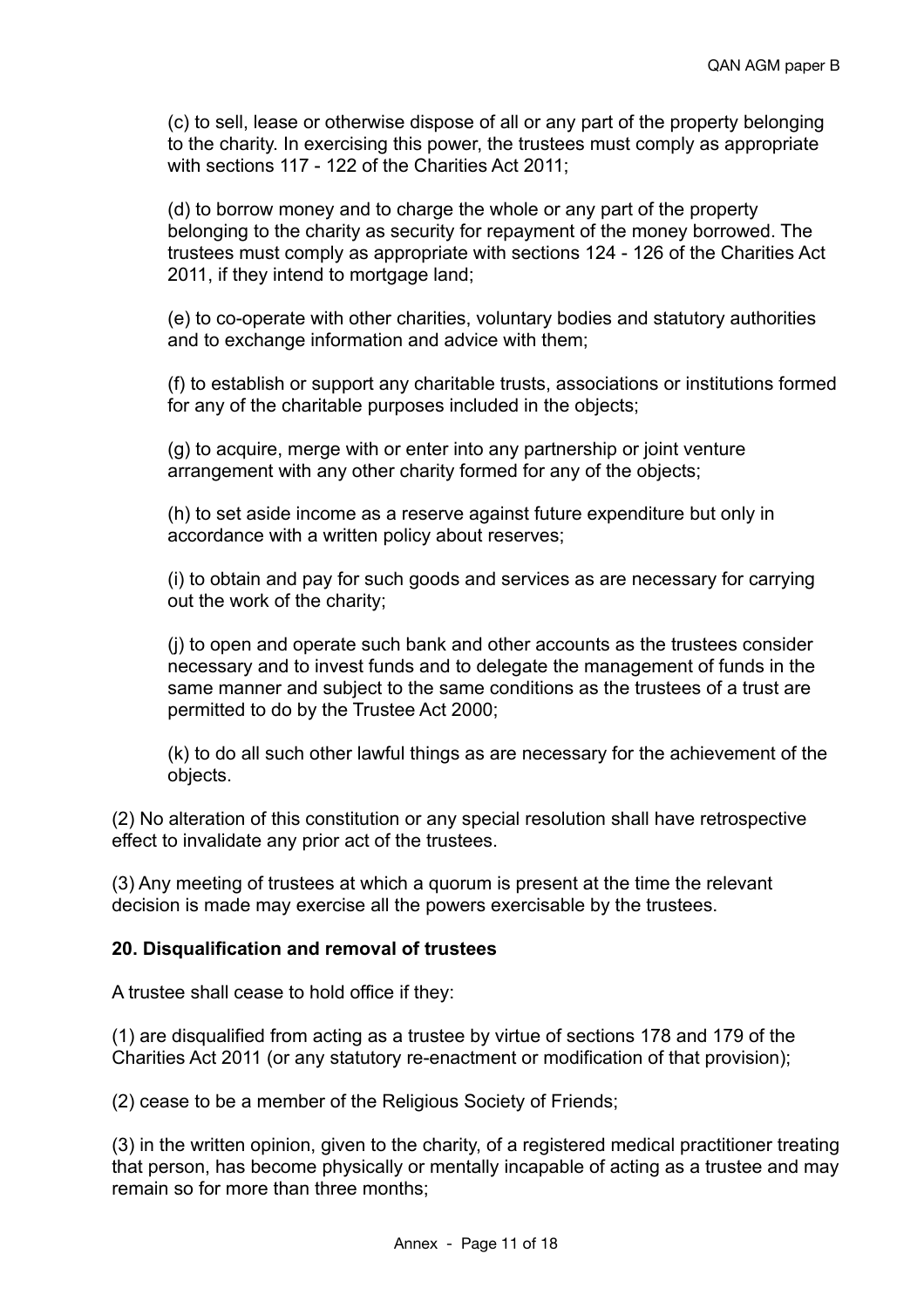(4) resigns as a trustee by notice to the charity (but only if at least two trustees will remain in office when the notice of resignation is to take effect); or

(5) is absent without the permission of the trustees from all their meetings held within a period of six consecutive months and the trustees resolve that their office be vacated.

## **21. Proceedings of trustees**

(1) The trustees may regulate their proceedings as they think fit, subject to the provisions of this constitution.

(2) Any trustee may call a meeting of the trustees.

(3) The clerk must call a meeting of the trustees if requested to do so by a trustee.

(4) Questions arising at a meeting must be decided according to the Quaker Business Method (Clause 15 (1) above).

(5) No decision may be made by a meeting of the trustees unless a quorum is present at the time the decision is purported to be made.

(6) The quorum shall be two or the number nearest to one-third of the total number of trustees, whichever is the greater or such larger number as may be decided from time to time by the trustees.

(7) A trustee shall not be counted in the quorum present when any decision is made about a matter upon which that trustee is not entitled to participate.

(8) If the number of trustees is less than the number fixed as the quorum, the continuing trustees or trustee may act only for the purpose of filling vacancies or of calling a general meeting.

(9) The person appointed as the Clerk shall clerk meetings of the trustees.

(10) If the Clerk is unwilling to preside or is not present within ten minutes after the time appointed for the meeting, the trustees present may appoint one of their number to clerk that meeting.

(11) The person appointed to clerk meetings of the trustees shall have no functions or powers except those conferred by this constitution or delegated to them in writing by the trustees.

## **22. Conflicts of interests and conflicts of loyalties**

A charity trustee must: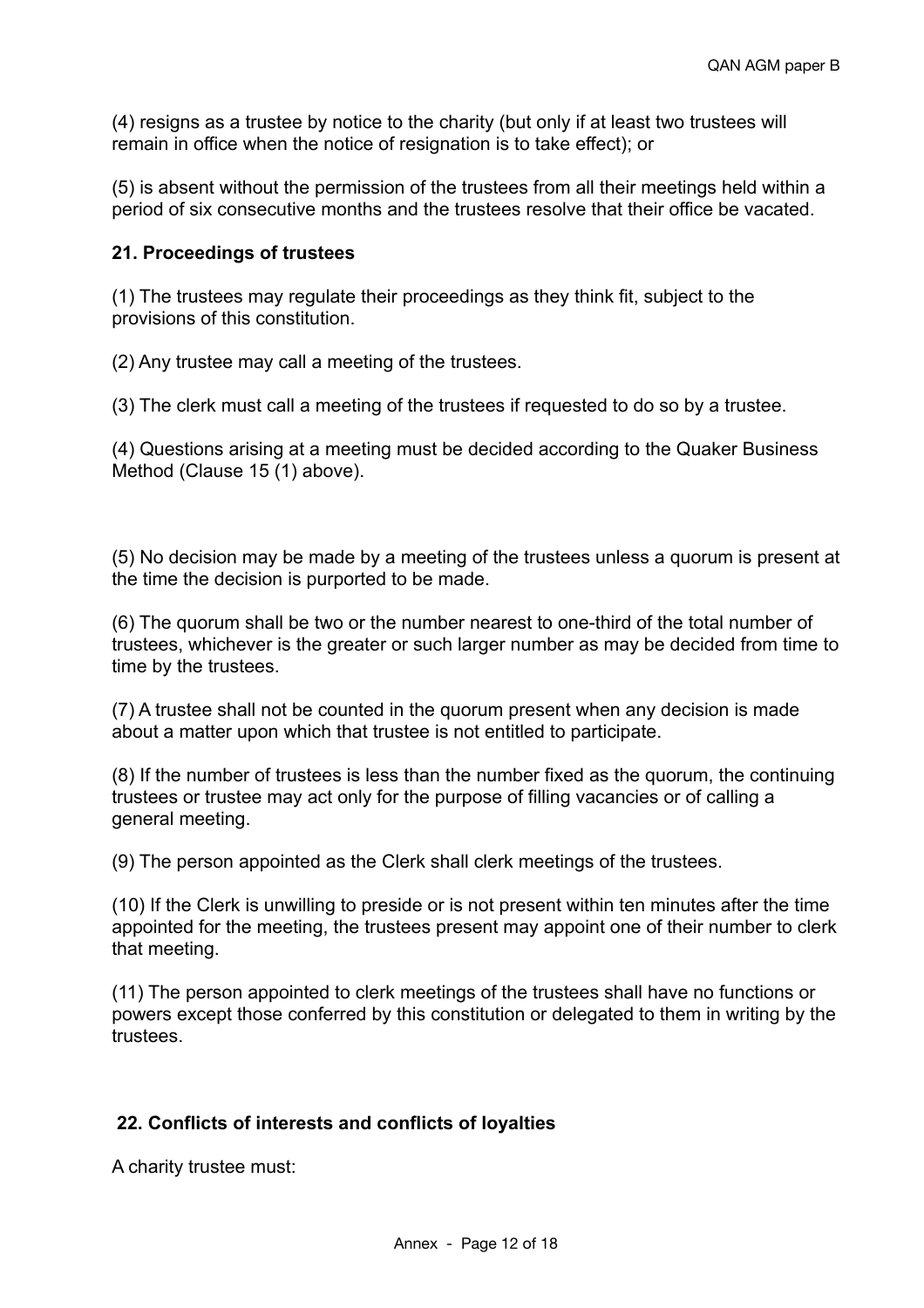(1) declare the nature and extent of any interest, direct or indirect, which they have in a proposed transaction or arrangement with the charity or in any transaction or arrangement entered into by the charity which has not been previously declared; and

(2) absent themselves from any discussions of the charity trustees in which it is possible that a conflict will arise between their duty to act solely in the interests of the charity and any personal interest (including but not limited to any personal financial interest). Any charity trustee absenting themselves from any discussions in accordance with this clause must not participate in any decision or be counted as part of the quorum in any decision of the charity trustees on the matter.

# **23. Saving provisions**

(1) Subject to sub-clause (2) of this clause, all decisions of the charity trustees, or of a committee of the charity trustees, shall be valid notwithstanding the participation in any participation of a charity trustee:

(a) who is disqualified from holding office;

(b) who had previously retired or who had been obliged by this constitution to vacate office;

c) who was not entitled to participate in the decision on the matter, whether by reason of a conflict of interests or otherwise; if, without the participation of that charity trustee and that charity trustee being counted in the quorum, the decision has been made according to the Quaker Business Method (see Clause 15 (1) above) at a quorate meeting.

(2) Sub-clause (1) of this clause does not permit a charity trustee to keep any benefit that may be conferred upon them by a resolution of the charity trustees or of a committee of charity trustees if, but for sub-clause (1), the resolution would have been void, or if the charity trustee has not complied with clause 22 (Conflicts of interests and conflicts of loyalties).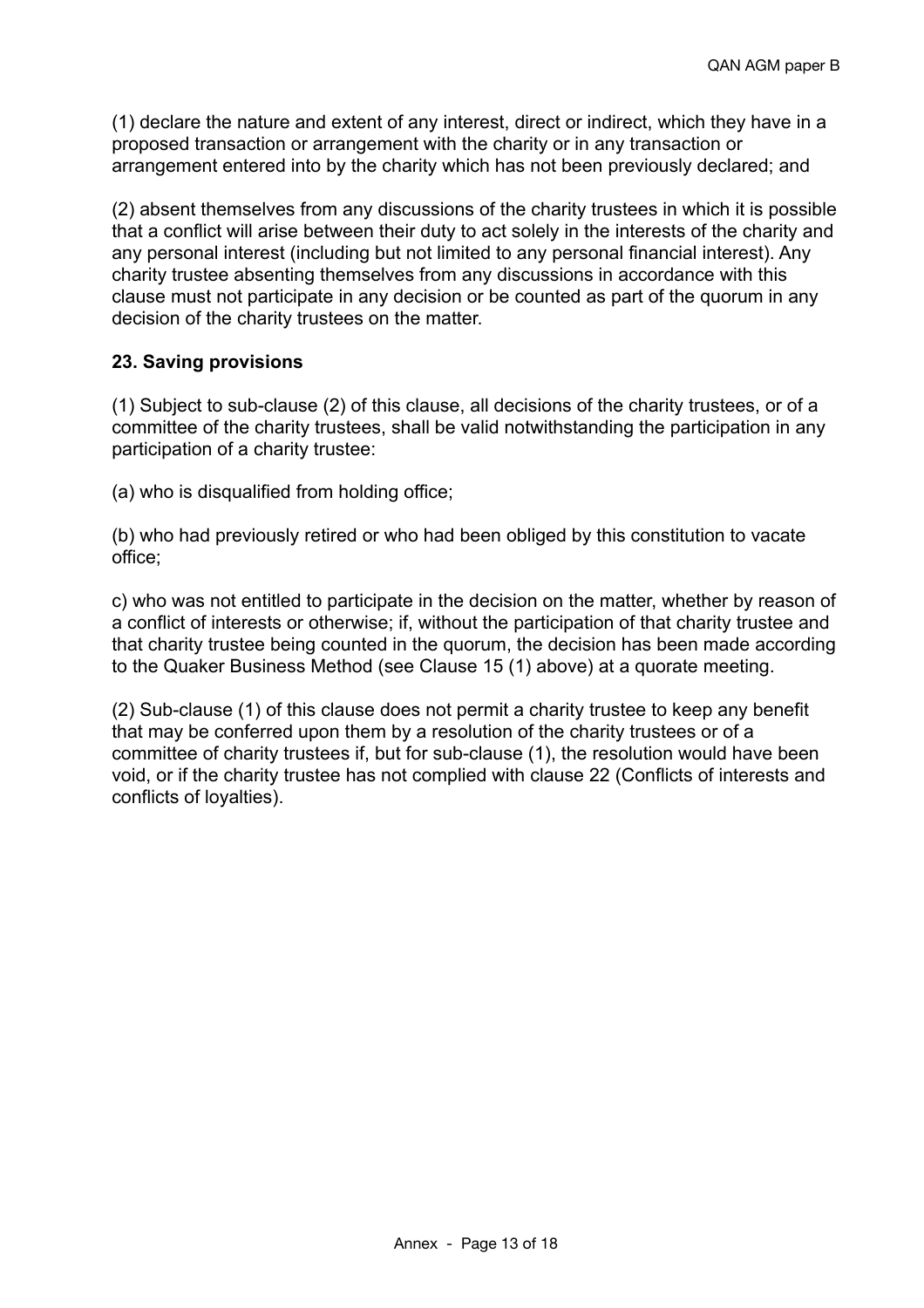## **24. Delegation**

(1) The trustees may delegate any of their powers or functions to a committee of two or more trustees but the terms of any such delegation must be recorded by minute.

(2) The trustees may impose conditions when delegating, including the conditions that:

(a) the relevant powers are to be exercised exclusively by the committee to whom they delegate;

(b) no expenditure may be incurred on behalf of the charity except in accordance with a budget previously agreed with the trustees.

(3) The trustees may revoke or alter a delegation.

(4) All acts and proceedings of any committees must be fully and promptly reported to the trustees.

### **25. Irregularities in proceedings**

(1) Subject to sub-clause (2) of this clause, all acts done by a meeting of Trustees, or of a committee of trustees, shall be valid notwithstanding the participation in any decision of a trustee:

(a) who was disqualified from holding office;

(b) who had previously retired or who had been obliged by the constitution to vacate office;

(c) who was not entitled to participate in the decision on the matter, whether by reason of a conflict of interests or otherwise; if, without:

(d) the participation of that trustee; and

(e) that trustee being counted in the quorum, the decision has been made according to the Quaker Business Method (see clause 15 (1)) at a quorate meeting.

(2) Sub-clause (1) of this clause does not permit a trustee to keep any benefit that may be conferred upon them by a resolution of the trustees or of a committee of trustees if the resolution would otherwise have been void.

(3) No resolution or act of

- (a) the trustees
- (b) any committee of the trustees
- (c) the charity in general meeting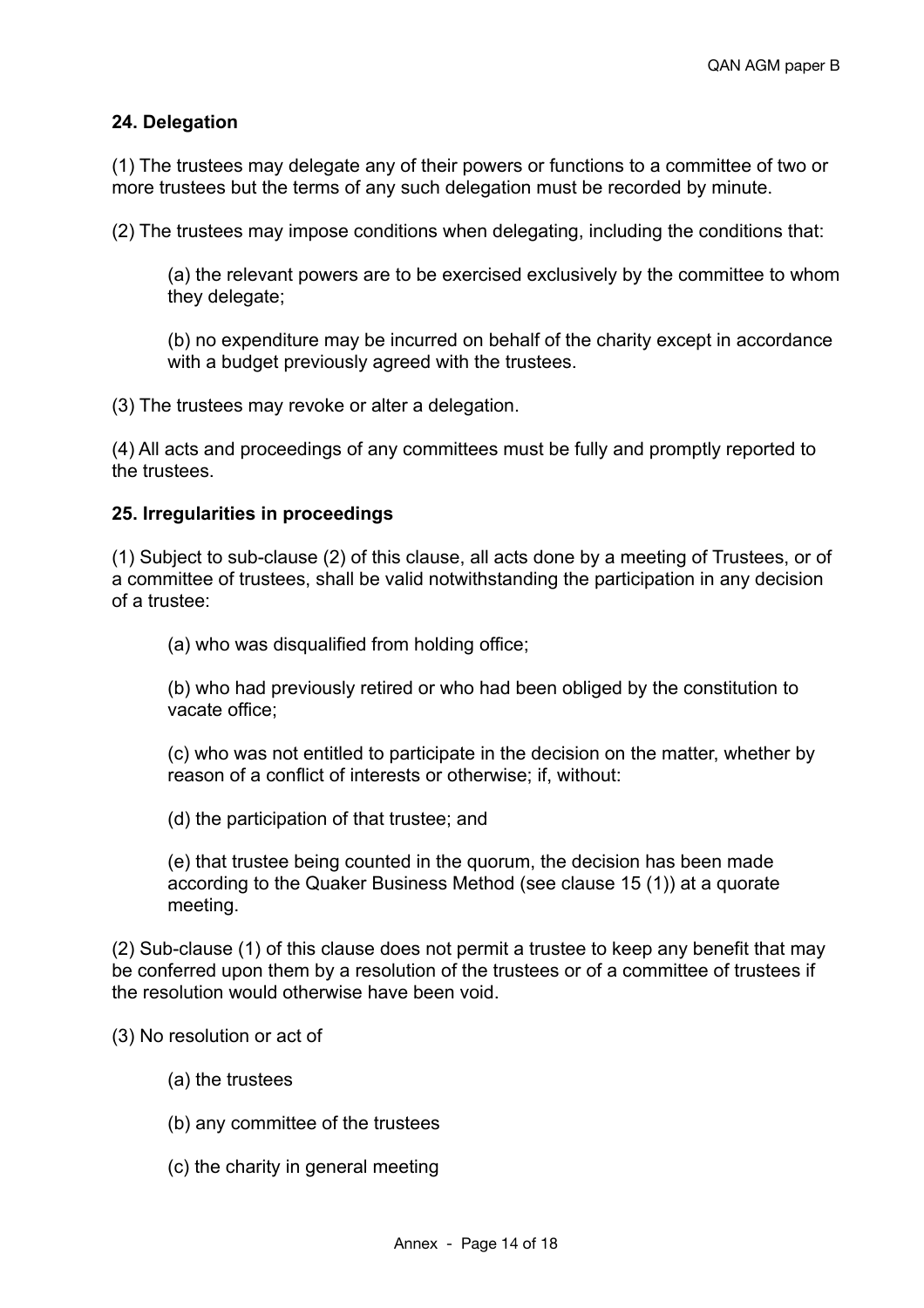shall be invalidated by reason of the failure to give notice to any trustee or member or by reason of any procedural defect in the meeting unless it is shown that the failure or defect has materially prejudiced a member or the beneficiaries of the charity.

### **26 Minutes**

The trustees must keep minutes of all:

- (1) appointments of officers and trustees made by the trustees;
- (2) proceedings at meetings of the charity;
- (3) meetings of the trustees and committees of trustees including:
	- (a) the names of the trustees present at the meeting;
	- (b) the decisions made at the meetings; and
	- (c) where appropriate the reasons for the decisions.

### **27. Accounts, Annual Report, Annual Return**

(1) The trustees must comply with their obligations under the Charities Act 2011 with regard to:

- (a) the keeping of accounting records for the charity;
- (b) the preparation of annual statements of account for the charity;
- (c) the transmission of the statements of account to the Commission;
- (d) the preparation of an Annual Report and its transmission to the Commission;
- (e) the preparation of an Annual Return and its transmission to the Commission.

(2) Accounts must be prepared in accordance with the provisions of any Statement of Recommended Practice issued by the Commission, unless the trustees are required to prepare accounts in accordance with the provisions of such a Statement prepared by another body.

#### **28. Registered particulars**

The trustees must notify the Commission promptly of any changes to the charity's entry on the Central Register of Charities.

#### **29. Property**

(1) The trustees must ensure the title to: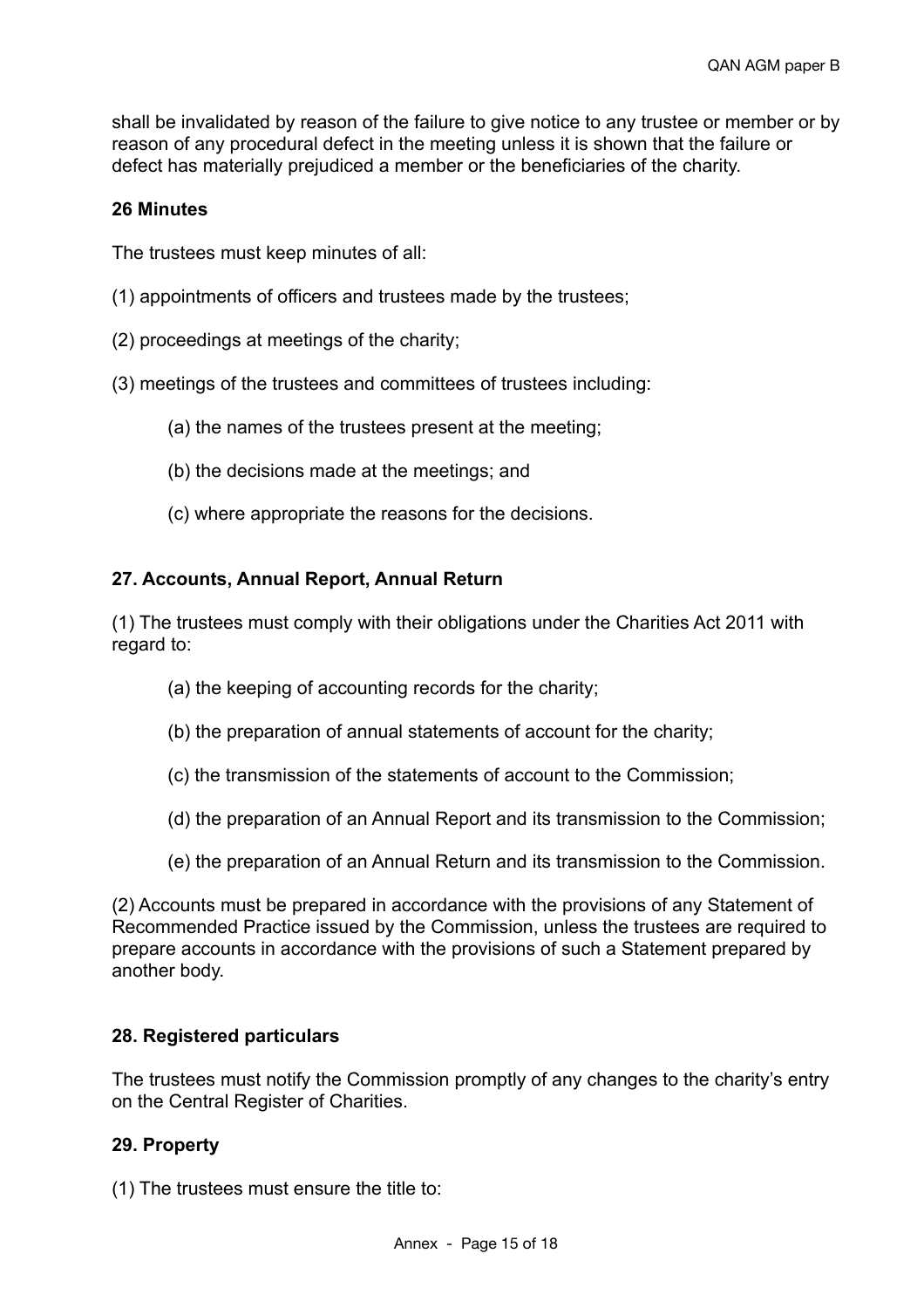(a) all land held by or in trust for the charity that is not vested in the Official Custodian of Charities; and

(b) all investments held by or on behalf of the charity, is vested either in a corporation entitled to act as custodian trustee or in not less than three individuals appointed by them as holding trustees.

(2) The terms of the appointment of any holding trustees must provide that they may act only in accordance with lawful directions of the trustees and that if they do so they will not be liable for the acts and defaults of the trustees or of the members of the charity.

(3) The trustees may remove the holding trustees at any time.

### **30. Repair and insurance**

The trustees must keep in repair and insure to their full value against fire and other usual risks all the buildings of the charity (except those buildings that are required to be kept in repair and insured by a tenant). They must also insure suitably in respect of public liability and employer's liability.

### **31. Notices**

(1) Any notice required by this constitution to be given to or by any person must be:

- (a) in writing; or
- (b) given using electronic communications.

(2) The charity may give any notice to a member either:

(a) personally; or

(b) by sending it by post in a prepaid envelope addressed to the member at their address; or

- (c) by leaving it at the address of the member; or
- (d) by giving it using electronic communications to the member's address.

(3) A member who does not register an address with the charity or who registers only a postal address that is not within the United Kingdom shall not be entitled to receive any notice from the charity.

(4) A member present in person at any meeting of the charity shall be deemed to have received notice of the meeting and of the purposes for which it was called.

(5)

(a) Proof that an envelope containing a notice was properly addressed, prepaid and posted shall be conclusive evidence that the notice was given.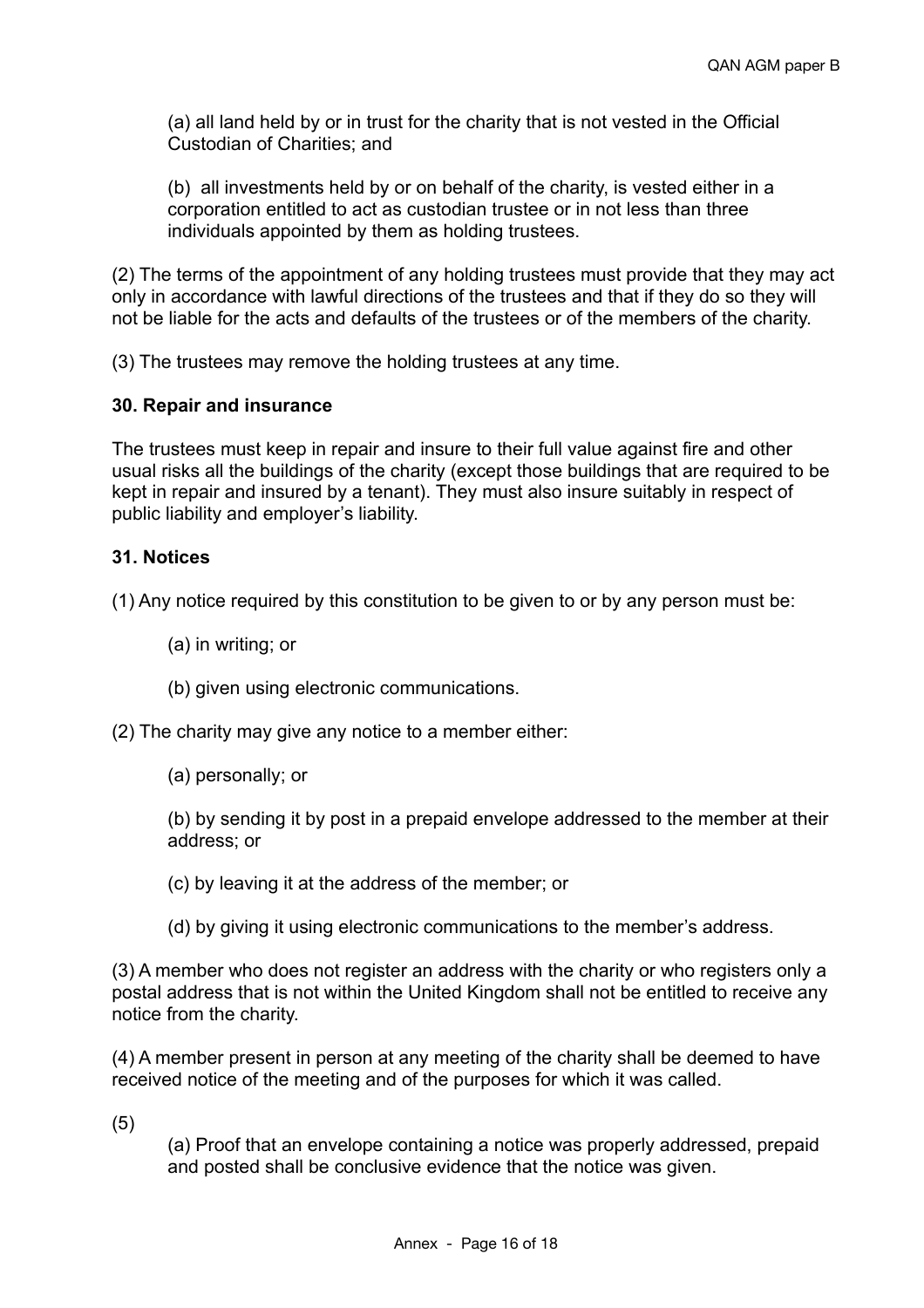(b) Proof that a notice contained in an electronic communication was sent in accordance with guidance issued by the Institute of Chartered Secretaries and Administrators shall be conclusive evidence that the notice was given.

(c) A notice shall be deemed to be given 48 hours after the envelope containing it was posted or, in the case of an electronic communication, 48 hours after it was sent.

### **32. Rules**

(1) The trustees may from time to time make rules or bye-laws for the conduct of their business.

(2) The bye-laws may regulate the following matters but are not restricted to them:

(a) the admission of members of the charity (including the admission of organisations to membership) and the rights and privileges of such members, and the entrance fees, subscriptions and other fees or payments to be made by members;

(b) the conduct of members of the charity in relation to one another, and to the charity's employees and volunteers;

(c) the setting aside of the whole or any part or parts of the charity's premises at any particular time or times or for any particular purpose or purposes;

(d) the procedure at general meeting and meetings of the trustees in so far as such procedure is not regulated by this constitution;

(e) the keeping and authenticating of records. (If regulations made under this clause permit records of the charity to be kept in electronic form and requires a trustee to sign the record, the regulations must specify a method of recording the signature that enables it to be properly authenticated.)

(f) generally, all such matters as are commonly the subject matter of the rules of an unincorporated association.

(3) The charity in general meeting has the power to alter, add to or repeal the rules or bye-laws.

(4) The trustees must adopt such means as they think sufficient to bring the rules and bye-laws to the notice of members of the charity.

(5) The rules or bye-laws shall be binding on all members of the charity. No rule or byelaw shall be inconsistent with, or shall affect or repeal anything contained in, this constitution.

## **33. Disputes**

If a dispute arises between members of the charity about the validity or propriety of anything done by the members under this constitution, and the dispute cannot be